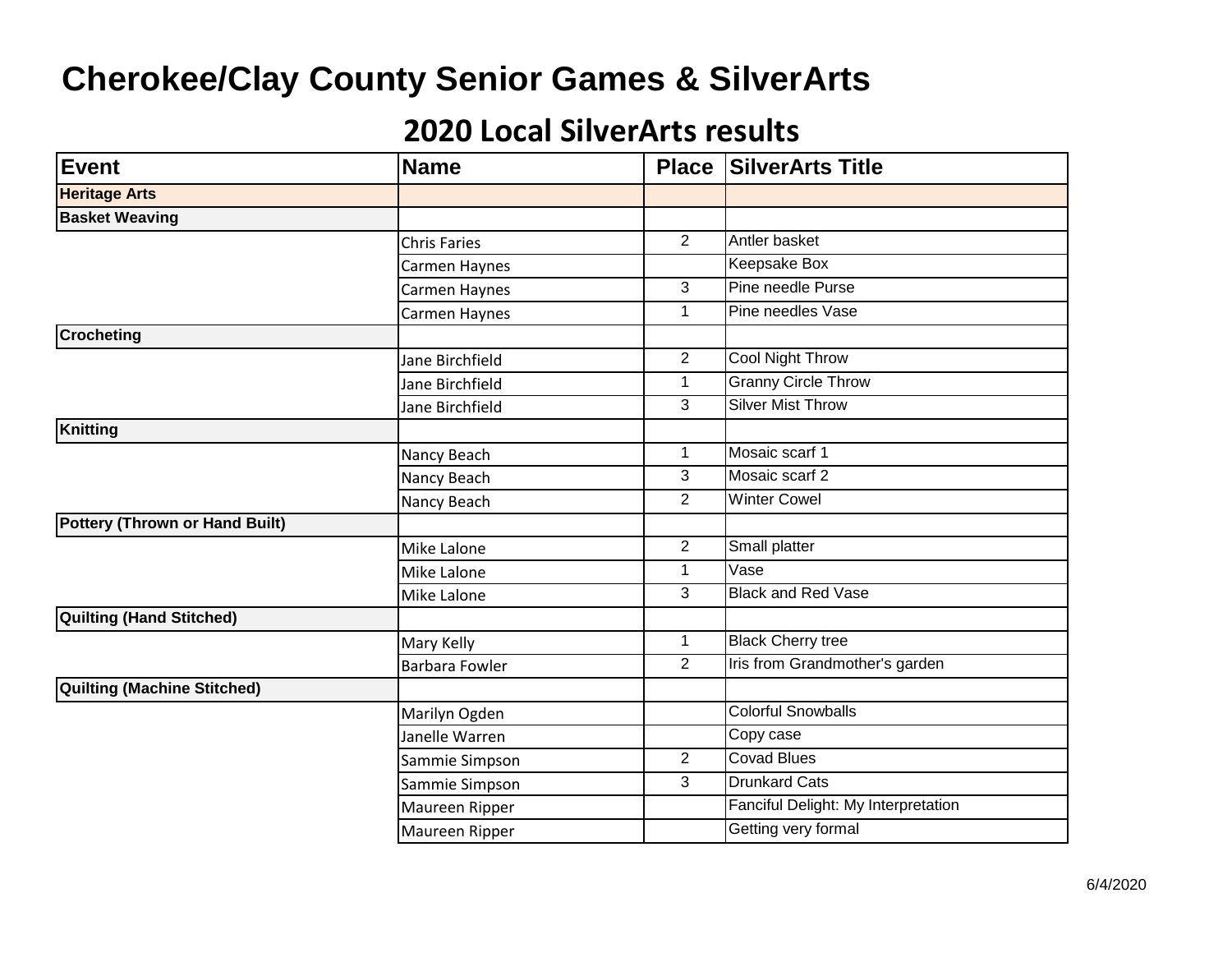| <b>Event</b>         | <b>Name</b>           | <b>Place</b>   | <b>SilverArts Title</b>                 |
|----------------------|-----------------------|----------------|-----------------------------------------|
|                      | Janelle Warren        | 1              | Safari so good                          |
|                      | Sammie Simpson        |                | <b>Tessilated Cats</b>                  |
| <b>Stained Glass</b> |                       |                |                                         |
|                      | John Allsopp          |                | <b>Balloons</b>                         |
|                      | <b>Steve Riedel</b>   |                | <b>Crystal Blue Persuasion</b>          |
|                      | <b>Steve Riedel</b>   | 3              | Native American                         |
|                      | John Allsopp          | 2              | Scotland                                |
|                      | <b>Steve Riedel</b>   |                | Sign of Spring                          |
|                      | John Allsopp          | 1              | The Cyclone                             |
| Weaving              |                       |                |                                         |
|                      | Linda Thompson        | 1              | Top Rayon                               |
|                      | Linda Thompson        | 2              | Ruana                                   |
|                      | Linda Thompson        | 3              | Scarf                                   |
| Woodcarving          |                       |                |                                         |
|                      | Terence Faries        | $\overline{2}$ | aaaahhhhh!                              |
|                      | <b>Terence Faries</b> | 3              | Angel bird                              |
|                      | <b>Terence Faries</b> | 1              | Full moon                               |
| Woodturning          |                       |                |                                         |
|                      | Mary Walsh            | 1              | Walnut and Purple Heart Wood Vase       |
| Woodworking          |                       |                |                                         |
|                      | Cora Edwards          | 1              | Lunar Module "Eagle" ** BEST in SHOW ** |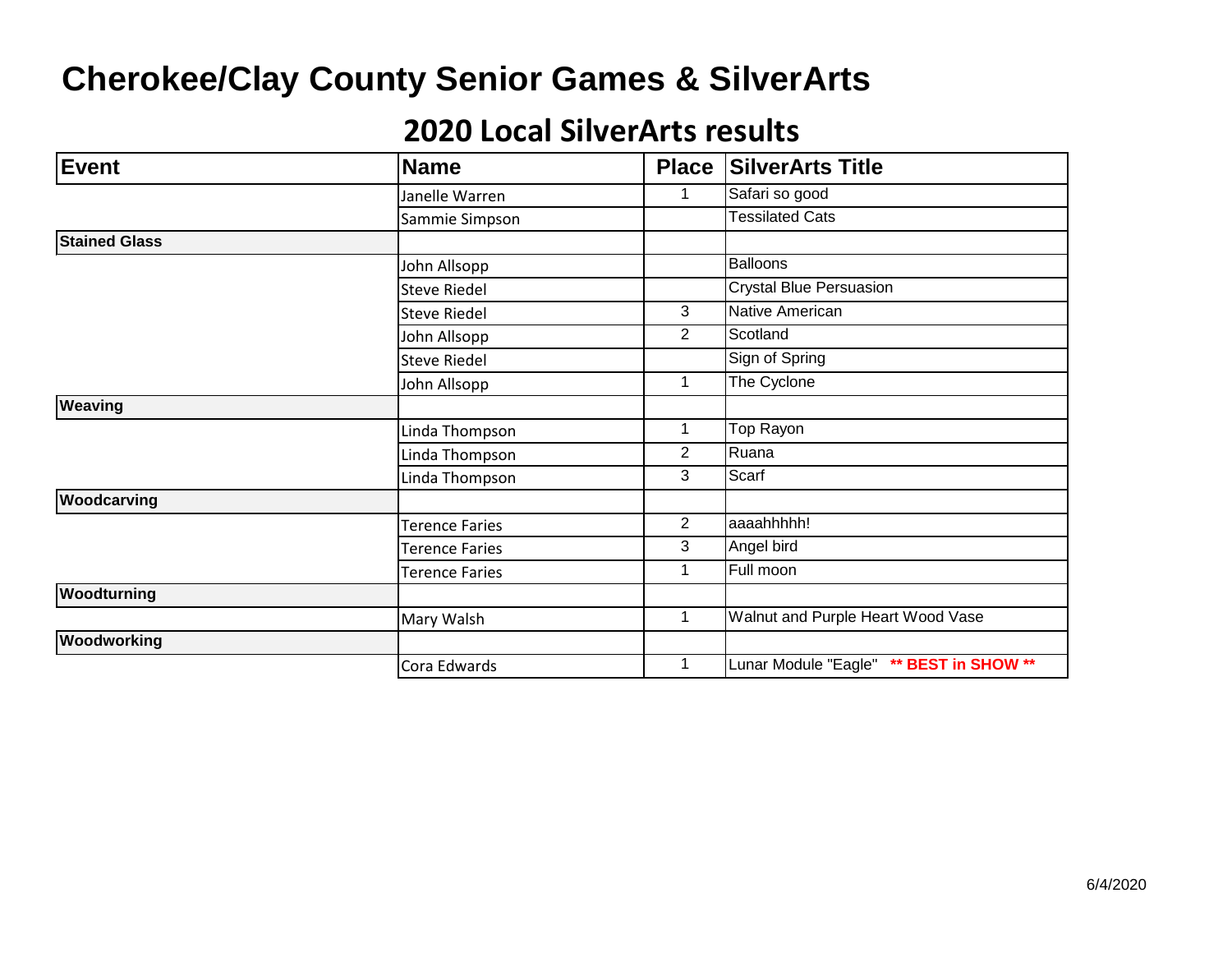| <b>Event</b>            | <b>Name</b>           | <b>Place</b> | <b>SilverArts Title</b>       |
|-------------------------|-----------------------|--------------|-------------------------------|
| <b>Literary Arts</b>    |                       |              |                               |
| <b>Essay</b>            |                       |              |                               |
|                         | <b>Brenda Ledford</b> |              | <b>Backyard Blessings</b>     |
| <b>Life Experiences</b> |                       |              |                               |
|                         | Lorraine Bennett      | 1            | Love in the Time of Corona    |
|                         | Akwasi Agyeman        | 3            | Hunting: Smoking Squirrels    |
|                         | <b>Dwight Moss</b>    | 2            | Remembering how it used to be |
| Poem                    |                       |              |                               |
|                         | <b>Rick Alringer</b>  | 3            | We the People                 |
|                         | Brenda Ledford        |              | <b>Butterflies</b>            |
|                         | <b>Rick Alringer</b>  |              | No Longer my Concern          |
|                         | Roxanne Nusbaum       | 2            | Life's Journey to God         |
|                         | Amy Mayhew Davis      |              | My Lifestyle Change           |
| <b>Short Story</b>      |                       |              |                               |
|                         | <b>Brenda Ledford</b> |              | <b>Shaking Loose</b>          |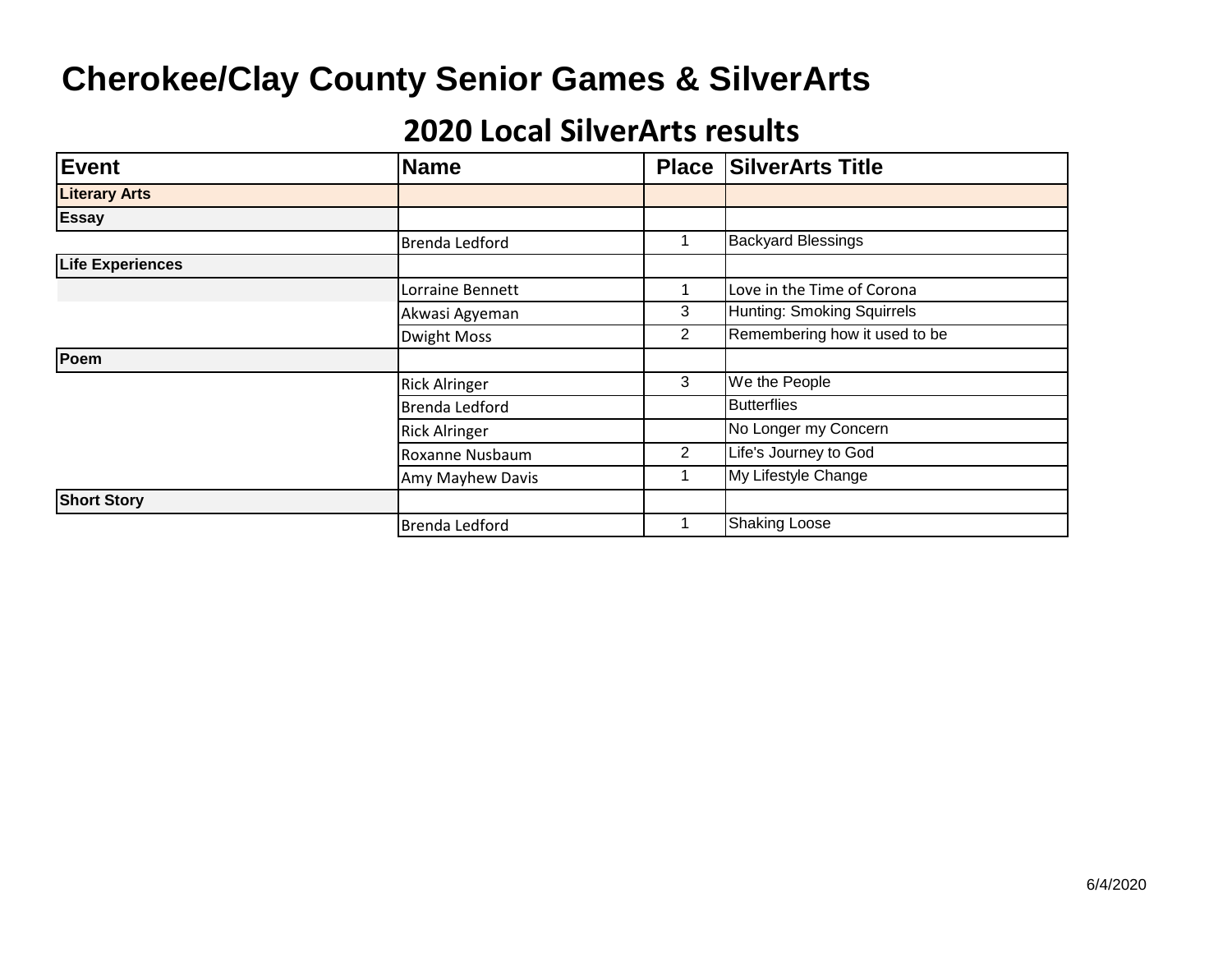| lEvent                                      | <b>Name</b>       | <b>Place SilverArts Title</b> |
|---------------------------------------------|-------------------|-------------------------------|
| <b>Local SilverArts</b>                     |                   |                               |
| Quilting- (Machine stitched, Collaborative) |                   |                               |
|                                             | Barbara El-Khouri | A few of My Favorite Things   |
|                                             | Leslie Beaster    | <b>IChristmas Remembered</b>  |
|                                             |                   |                               |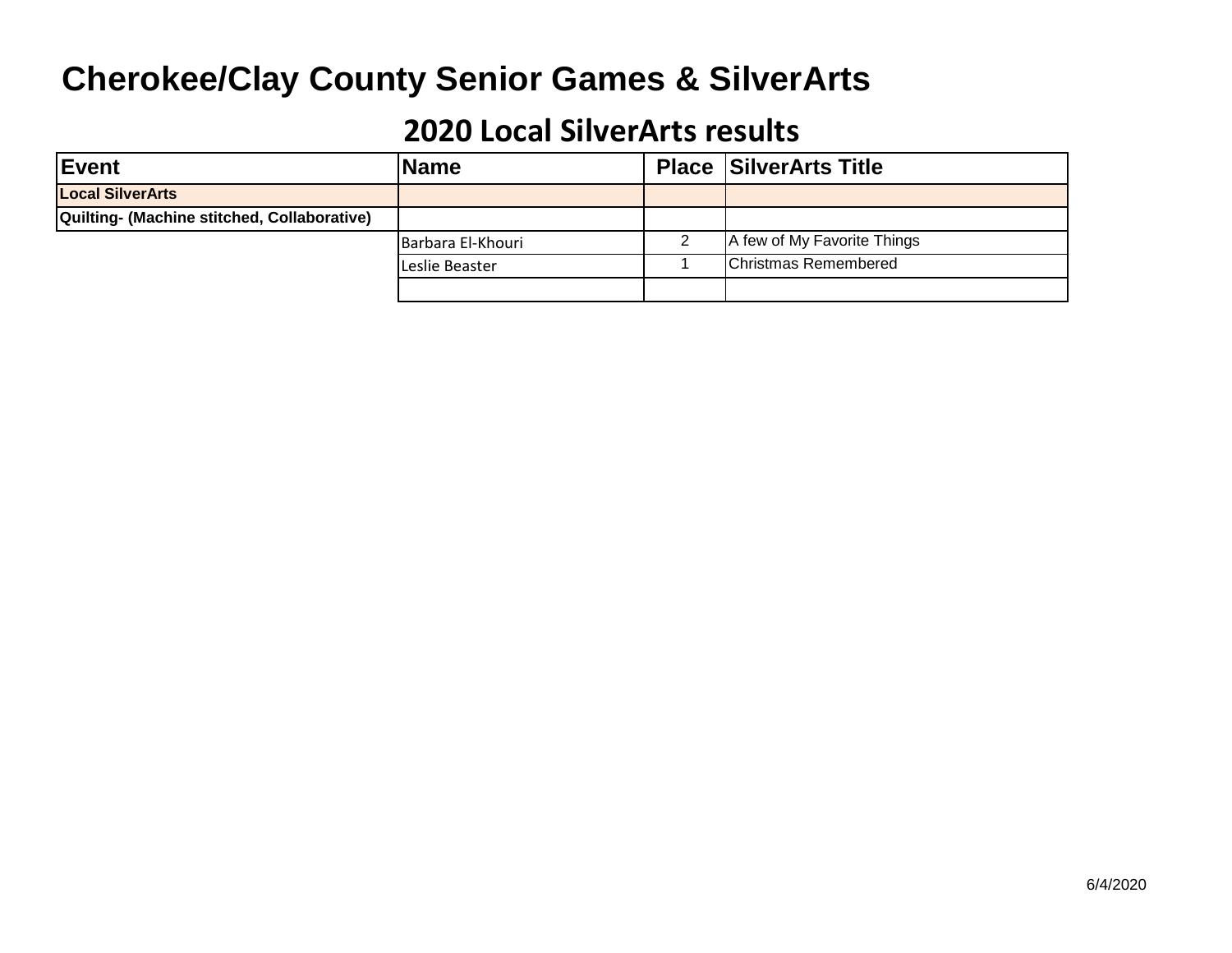| <b>IEvent</b>                      | <b>IName</b> | <b>Place SilverArts Title</b> |
|------------------------------------|--------------|-------------------------------|
| <b>Performing Arts (CANCELLED)</b> |              |                               |
|                                    |              |                               |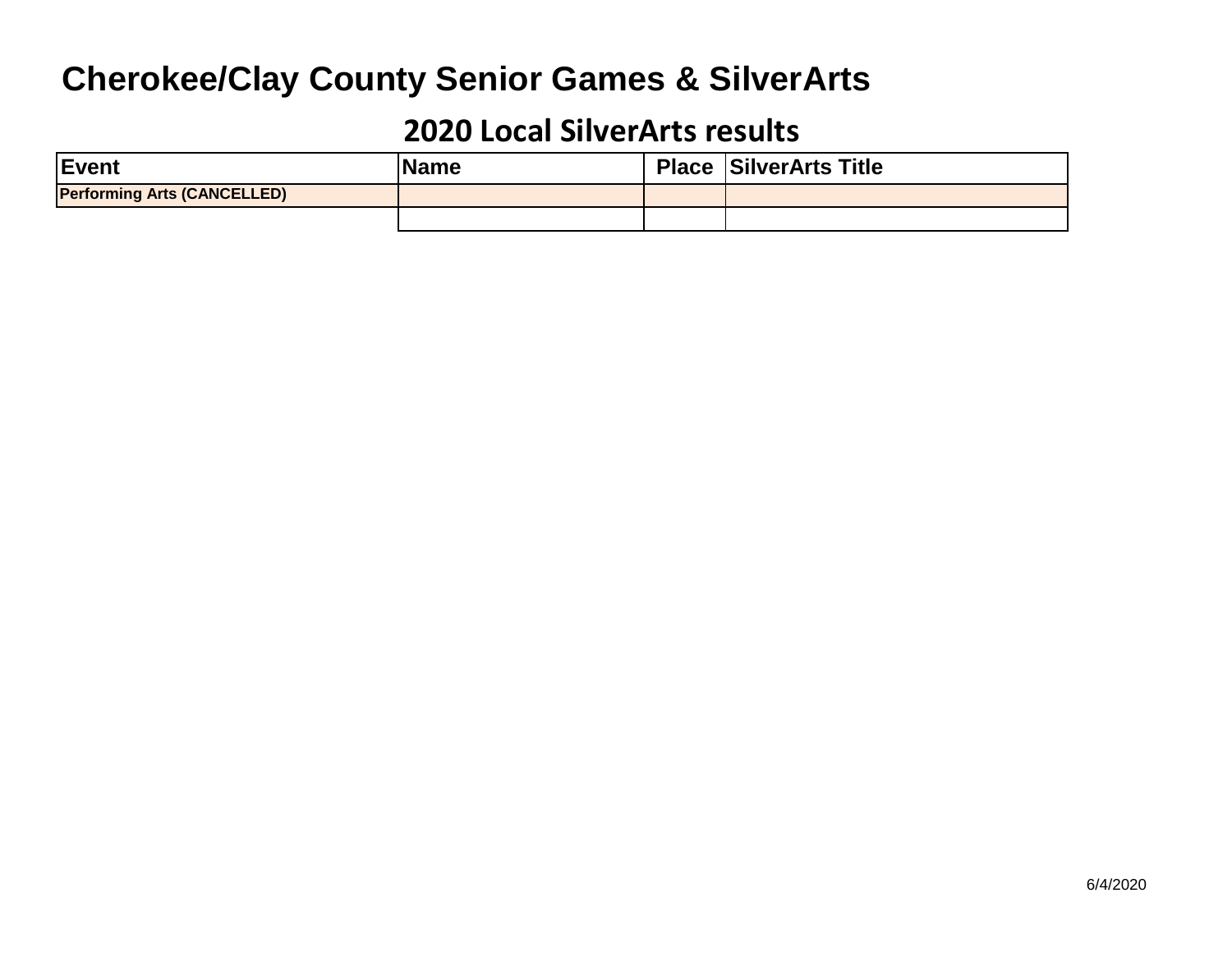| <b>Event</b>          | <b>Name</b>         |                | <b>Place SilverArts Title</b>    |
|-----------------------|---------------------|----------------|----------------------------------|
| <b>Visual Arts</b>    |                     |                |                                  |
| <b>Colored pencil</b> |                     |                |                                  |
|                       | <b>Sharol Caley</b> | $\mathbf{1}$   | <b>Apple Blossoms</b>            |
| <b>Acrylics</b>       |                     |                |                                  |
|                       | <b>Sharol Caley</b> | $\overline{3}$ | Mushrooms overlook Murphy Dome   |
|                       | <b>Karen Haas</b>   | $\overline{2}$ | Sun splash                       |
|                       | <b>Sharol Caley</b> | $\mathbf{1}$   | Valentine Tulip                  |
| <b>Drawing</b>        |                     |                |                                  |
|                       | Nancy Beach         | $\overline{2}$ | Creekside in Cherokee            |
|                       | Mike Lalone         |                | Tommy Emmanuel                   |
|                       | Nancy Beach         | $\mathbf 1$    | <b>Waiting for Spring</b>        |
| Mixed Media           |                     |                |                                  |
|                       | <b>Robert Karl</b>  | 3              | Acceptance                       |
|                       | Jane Birchfield     | $\mathbf{1}$   | <b>Flower Window</b>             |
|                       | Dianne Gardner      | $\overline{2}$ | Lunar Lunch                      |
|                       | Robert Karl         |                | Senior Moment II                 |
|                       | Robert Karl         |                | Son-Set                          |
|                       | Dianne Gardner      |                | <b>Tables Turned</b>             |
| <b>Oil</b>            |                     |                |                                  |
|                       | Tim Ford            |                | <b>American Bison</b>            |
|                       | Cynthia Pollett     | $\overline{2}$ | <b>Basket Weavers</b>            |
|                       | Tim Ford            | 3              | <b>Buck Creek</b>                |
|                       | Cynthia Pollett     |                | Carving on the Front Porch       |
|                       | <b>Tim Ford</b>     |                | <b>Getting A Buzz</b>            |
|                       | Cynthia Pollett     | $\mathbf{1}$   | The Beginning of Blues-Bluegrass |
| <b>Pastels</b>        |                     |                |                                  |
|                       | Cathy Mozley        | $\overline{2}$ | Cobalt, Amber & Emerald          |
|                       | Cathy Mozley        | 1              | Lupin Falls                      |